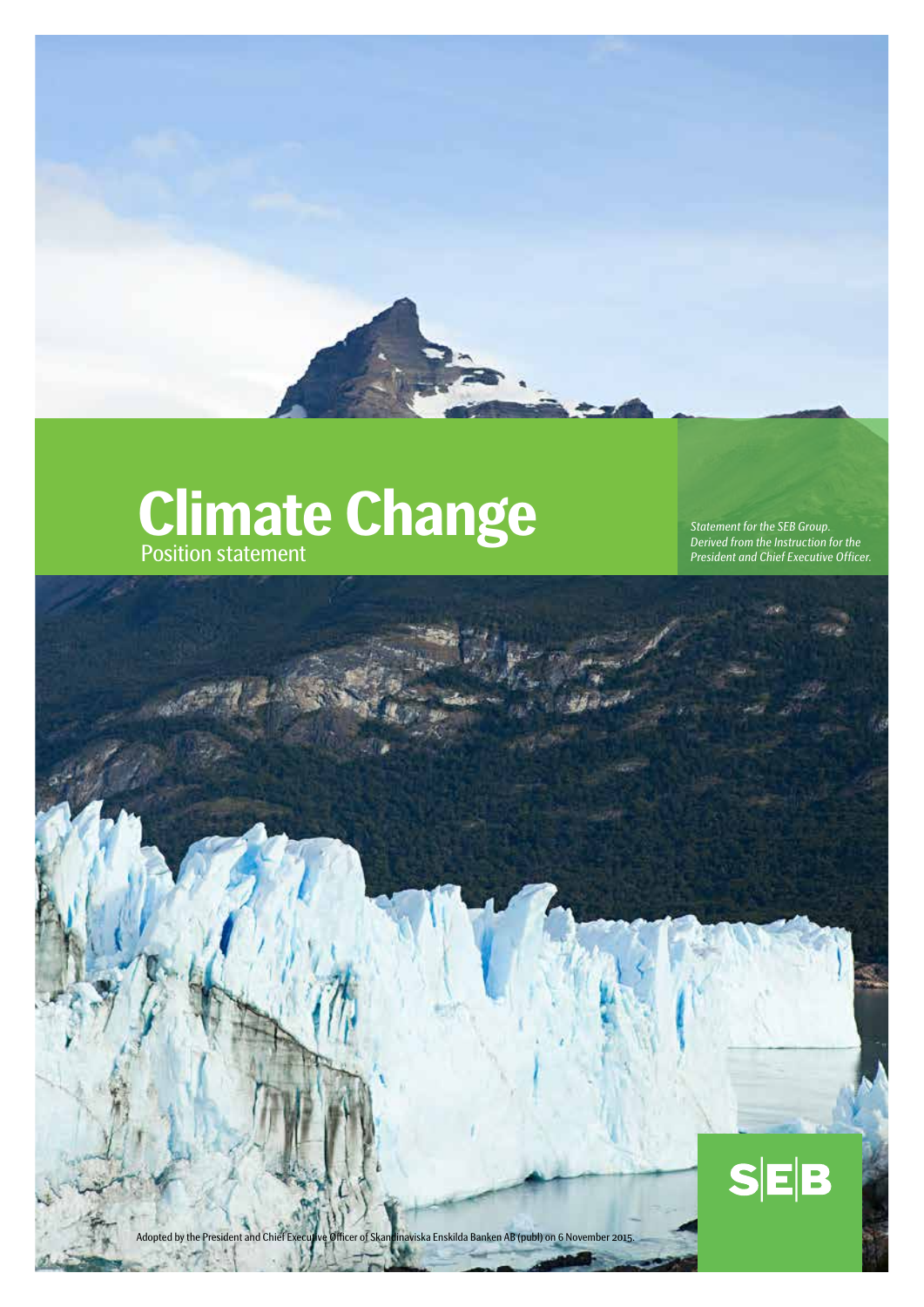# **Preamble**

## **a) About SEB**

SEB is a leading Nordic financial services group. As a relationship bank, SEB in Sweden and the Baltic countries offers financial advice and a wide range of other financial services. In Denmark, Finland, Norway and Germany the bank's operations have a strong focus on corporate and investment banking based on a full-service offering to corporate and institutional clients. The international nature of our business is reflected in our presence in some 20 countries worldwide where we have some 16,000 employees.

Banks play a crucial role in society, by providing credit and managing financial assets in ways that promote economic growth and prosperity. Through our business activities, SEB has an impact in many countries and local communities. Responsible corporate behaviour is a means to remain successful in a changing global environment.

## **b) SEB and corporate sustainability**

SEB's vision is to be the trusted partner for customers with aspirations. In SEB we believe that trust is built through our ability to respond to stakeholders' demands and expectations and thus through our actions over time. This is a job with no end and we constantly try to identify and manage risks and opportunities.

For SEB, sustainability means delivering long-term value in economic, ethical, social and environmental terms. Our ambition is to contribute to the communities in which we operate as well as to the development goals of the international community. We do this by targeting three areas – Responsible Business, People & Community, and Environment.

Our efforts are guided by international initiatives and codes of conduct, including the UN Global Compact and the UN supported Principles for Responsible Investments (PRI). SEB is also a signatory of the Equator Principles and the UN Environment Programme Finance Initiative (UNEP FI).

## **c) Purpose with sector policies and position statements**

We aim to support sustainable business practices and believe that by improving our own work we can influence others for real and lasting change. By addressing the environmental, social and governance aspects of doing business, our ambition is to go further than what we are formally required to do.

We aim to support our clients as they develop their business practices. We have developed position statements and policies for certain industry sectors. The purpose of these policies and statements is to establish a common framework for a proactive and future-oriented dialogue on key issues with our clients and portfolio companies, as well as for internal guidance.

Through engagement with clients and with companies that we invest in as an asset manager, we believe we can have a positive influence on the environment, social issues and corporate governance (ESG). This also includes our own development. Through this way of working, we also believe we create value for our clients and other stakeholders.

# **d) Scope and external guidance**

Sector policies and position statements are applicable in all markets where SEB operates, and they include banking services such as financing, investment management and advisory services.

SEB's sector policies and position statements are based on international conventions and standards, as well as on the best practice that we encourage companies to follow. If a company does not live up to our recommended approach, our preference is to support the company to make satisfactory progress along a credible, transparent and time-bound implementation plan. We take the position, that after a reasonable time of engagement, we will exit a relationship with any client, or exclude the company from our investments if there is no progress.

## **e) Existing policies and position statements**

We have selected issues and sectors where there is great potential for environmental and social aspects to be considered, and which are of relevance to our business.

As of February 18, 2011, the following sector policies have been adopted:

- Arms and Defence (revised and adopted as of August 20, 2014),
- Forestry
- Fossil Fuels
- Mining and Metals
- Shipping
- Renewable Energy

As of February 18, 2011, the following position statements have been adopted:

- Child Labour
- Climate Change
- (revised and adopted as of November 6, 2015) • Fresh water

# **f) Engagement and feedback**

We welcome comments and feedback on our approach to sector policies and position statements. Any feedback can be directed to SEB's Group Corporate Sustainability department at [cs@seb.se.](mailto:cs%40seb.se?subject=)

To find out more on our approach to corporate sustainability, for our full Sustainability Report, or for facts & figures, please visit SEB's website: [www.sebgroup.com/sustainability.](http://www.sebgroup.com/sustainability)